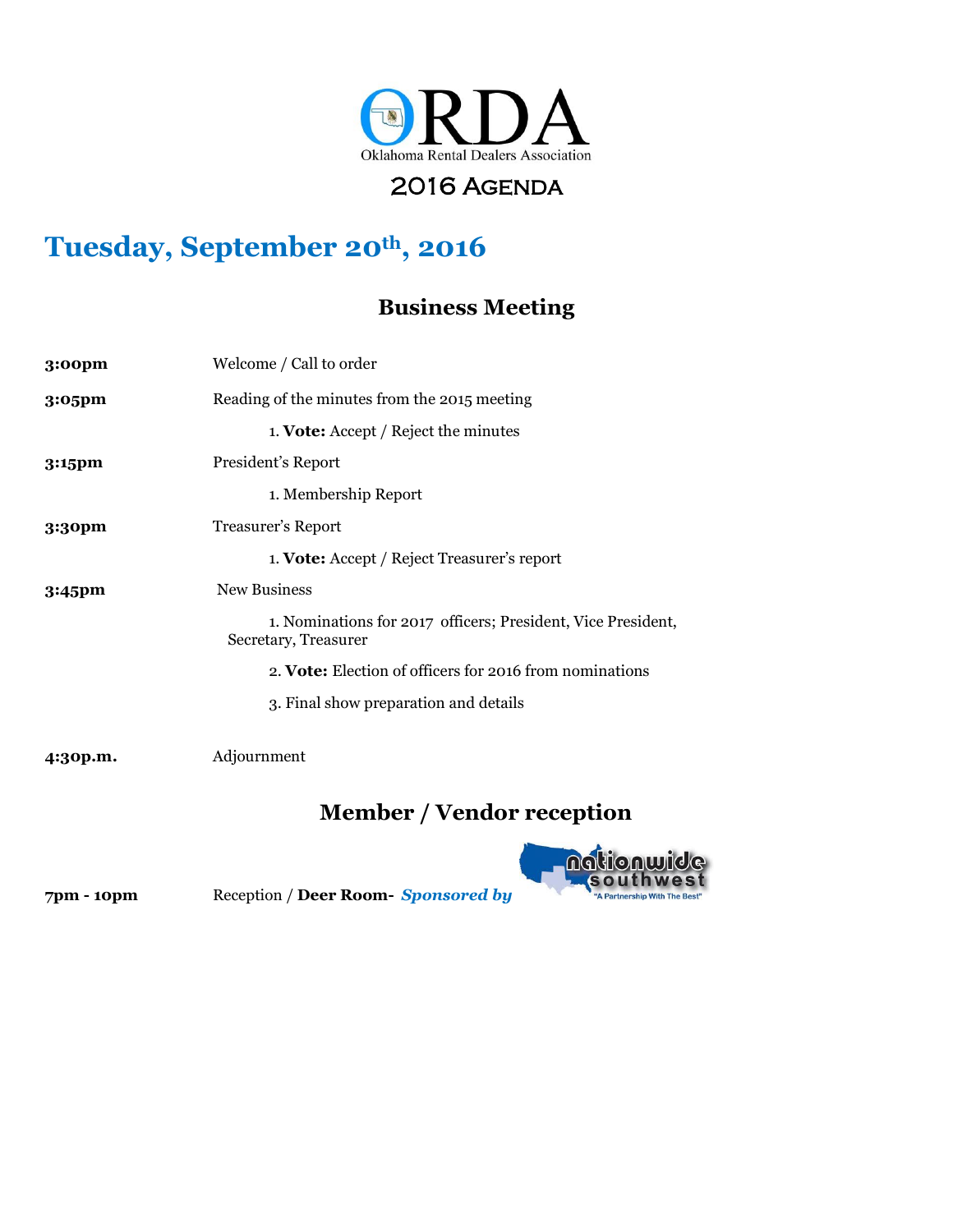

#### 2016 Agenda

## **Wednesday, September 21st, 2016**

#### **Breakfast**



**8am - 9am** Breakfast **/ – Buffet Table -** *Sponsored by* 

#### **Break out courses**

- **9am – 9:45am Meeting room 1 / class 1 – Leadership 101**
- **9am – 9:45am Meeting room 2 / class 2 – TBD – Owner/Principle based class**
- **10am – 10:45am Meeting room 1 / class 3 – TBD – Employee based class**
- **10am – 10:45am Meeting room 2 / class 4 – Department of Consumer Credit**
- **11am – 11:45am Meeting room 1 / class 5 - TBD – Employee based class**
- **11am – 11:45am Meeting room 2 / class 6 – Ed Winn / Apro Legal counsel**



**12pm to 1pm Lunch** *in room - Sponsored by* 





technicalpro





Bedding





**And more!!**